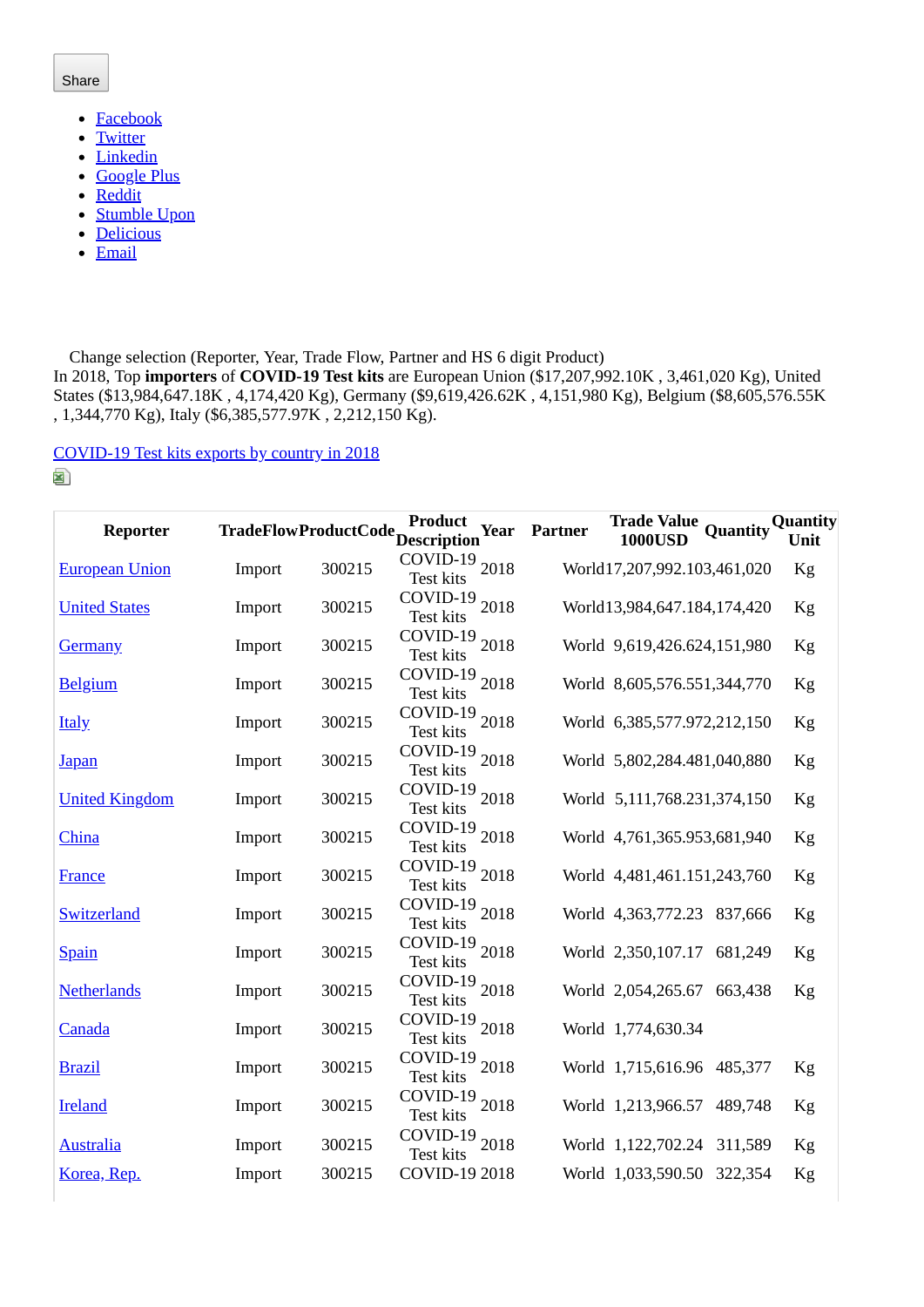|                             |        |        | Test kits                              |       |                            |         |    |
|-----------------------------|--------|--------|----------------------------------------|-------|----------------------------|---------|----|
| <b>Hungary</b>              | Import | 300215 | COVID-19 2018<br><b>Test kits</b>      |       | World 1,020,557.96 260,390 |         | Kg |
| <b>Austria</b>              | Import | 300215 | COVID-19 $_{2018}$<br>Test kits        | World | 835,337.902,546,680        |         | Kg |
| Poland                      | Import | 300215 | COVID-19 2018<br><b>Test kits</b>      | World | 642,363.26 195,565         |         | Kg |
| <b>Sweden</b>               | Import | 300215 | COVID-19 2018<br><b>Test kits</b>      | World | 572,734.07 142,689         |         | Kg |
| <b>Turkey</b>               | Import | 300215 | COVID-19 2018<br>Test kits             | World | 557,121.42 665,236         |         | Kg |
| <b>Israel</b>               | Import | 300215 | COVID-19 2018<br>Test kits             | World | 491,061.00 136,286         |         | Kg |
| <b>Czech Republic</b>       | Import | 300215 | COVID-19 2018<br>Test kits             | World | 489,164.83 127,703         |         | Kg |
| <b>Argentina</b>            | Import | 300215 | COVID-19 $_{2018}$<br>Test kits        | World | 476,640.54 196,447         |         | Kg |
| Other Asia, nes             | Import | 300215 | COVID-19 2018<br><b>Test kits</b>      | World | 470,818.65 173,929         |         | Kg |
| <b>Denmark</b>              | Import | 300215 | COVID-19 2018<br><b>Test kits</b>      | World | 453,096.06 125,750         |         | Kg |
| <b>Russian Federation</b>   | Import | 300215 | COVID-19 2018<br><b>Test kits</b>      | World | 433,111.93 186,708         |         | Kg |
| Greece                      | Import | 300215 | COVID-19 2018<br>Test kits             | World | 421,082.15 241,407         |         | Kg |
| Colombia                    | Import | 300215 | COVID-19 2018<br><b>Test kits</b>      | World | 415,172.00 292,849         |         | Kg |
| <b>Singapore</b>            | Import | 300215 | COVID-19 2018<br>Test kits             | World | 403,710.29 112,044         |         | Kg |
| <b>United Arab Emirates</b> | Import | 300215 | COVID-19 2018<br><b>Test kits</b>      | World | 383,782.07 289,733         |         | Kg |
| <b>Norway</b>               | Import | 300215 | COVID-19 2018<br><b>Test kits</b>      | World | 361,424.80 139,881         |         | Kg |
| Croatia                     | Import | 300215 | COVID-19 $_{2018}$<br>Test kits        | World | 328,939.39 103,572         |         | Kg |
| Finland                     | Import | 300215 | COVID-19 2018<br>Test kits             | World | 304,796.29                 | 50,447  | Kg |
| <b>Portugal</b>             | Import | 300215 | COVID-19 2018<br><b>Test kits</b>      | World | 290,100.01 238,887         |         | Kg |
| Romania                     | Import | 300215 | COVID-19 2018<br><b>Test kits</b>      | World | 262,882.91 107,894         |         | Kg |
| <b>Slovak Republic</b>      | Import | 300215 | COVID-19 2018<br><b>Test kits</b>      | World | 222,762.04                 | 63,355  | Kg |
| <b>Lebanon</b>              | Import | 300215 | COVID-19 2018<br><b>Test kits</b>      | World | 222,582.01 177,147         |         | Kg |
| <b>Kuwait</b>               | Import | 300215 | COVID-19 2018<br><b>Test kits</b>      | World | 195,360.30                 | 49,929  | Kg |
| Thailand                    | Import | 300215 | COVID-19 2018<br><b>Test kits</b>      | World | 156,918.97                 | 48,686  | Kg |
| <b>Bulgaria</b>             | Import | 300215 | COVID-19 2018<br>Test kits             | World | 156,750.23                 | 30,558  | Kg |
| <b>South Africa</b>         | Import | 300215 | COVID-19 $_{2018}$<br>Test kits        | World | 142,485.48                 | 283,903 | Kg |
| <b>Slovenia</b>             | Import | 300215 | COVID-19 $_{2018}$<br><b>Test kits</b> | World | 141,701.61                 | 35,675  | Kg |
| <b>Chile</b>                | Import | 300215 | COVID-19 2018<br><b>Test kits</b>      | World | 141,051.88                 | 59,378  | Kg |
| <b>India</b>                | Import | 300215 | COVID-19 2018<br><b>Test kits</b>      | World | 140,196.45                 | 5,657   | Kg |
| Hong Kong, China            | Import | 300215 | COVID-19 2018                          | World | 128,345.32                 | 35,620  | Kg |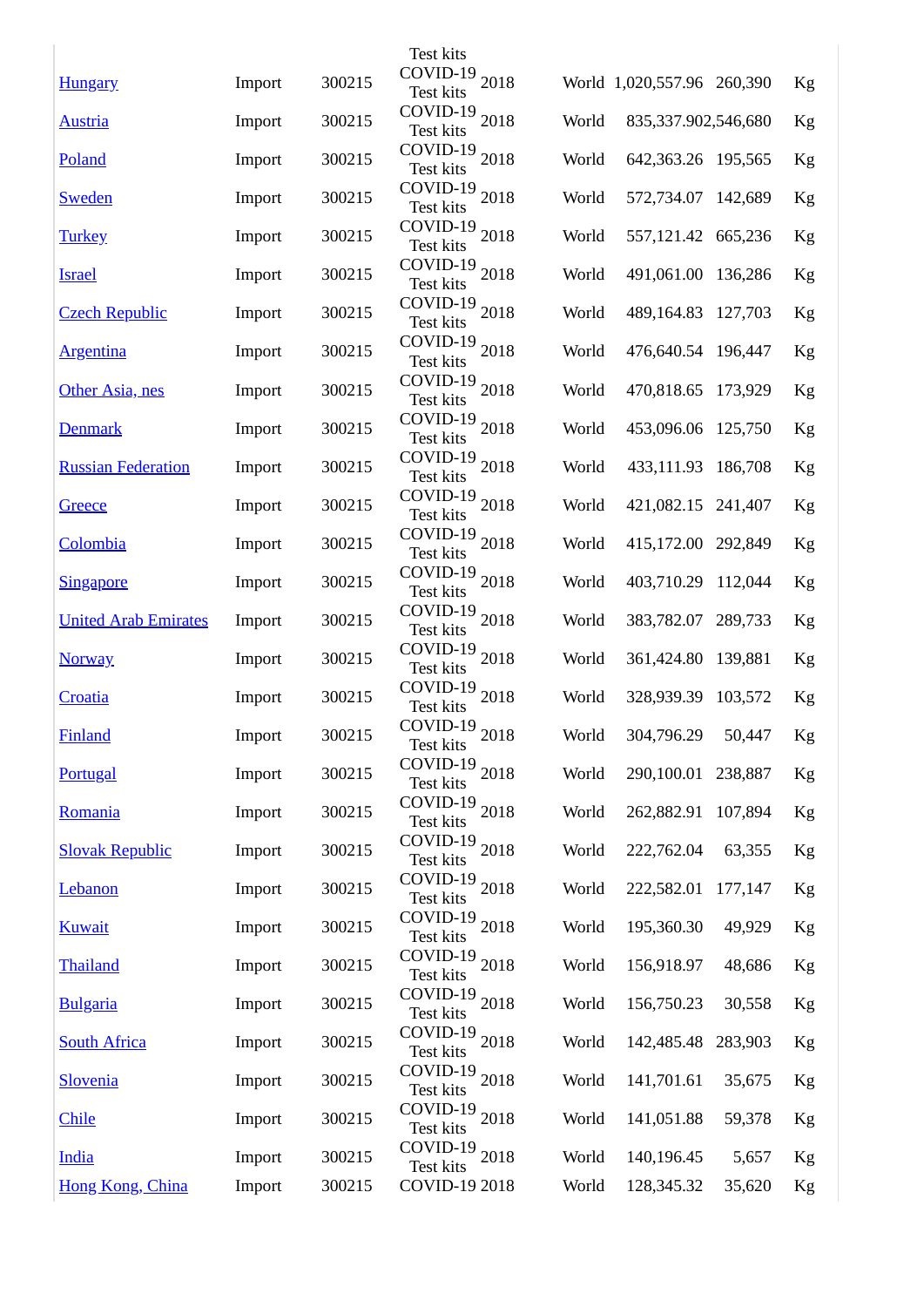|                                         |        |        | Test kits                              |       |            |         |          |
|-----------------------------------------|--------|--------|----------------------------------------|-------|------------|---------|----------|
| <b>New Zealand</b>                      | Import | 300215 | COVID-19 2018<br><b>Test kits</b>      | World | 111,281.01 | 30,884  | Kg       |
| Peru                                    | Import | 300215 | COVID-19 2018<br>Test kits             | World | 82,701.51  | 80,159  | Kg       |
| <b>Costa Rica</b>                       | Import | 300215 | COVID-19 2018<br>Test kits             | World | 80,092.79  | 138,031 | Kg       |
| Lithuania                               | Import | 300215 | COVID-19 2018<br><b>Test kits</b>      | World | 65,342.32  | 41,046  | Kg       |
| <b>Kazakhstan</b>                       | Import | 300215 | COVID-19 2018<br><b>Test kits</b>      | World | 63,293.97  | 68,577  | Kg       |
| <b>Morocco</b>                          | Import | 300215 | COVID-19 2018<br><b>Test kits</b>      | World | 61,304.77  | 41,235  | Kg       |
| <b>Ecuador</b>                          | Import | 300215 | COVID-19 2018<br><b>Test kits</b>      | World | 54,001.35  | 126,988 | Kg       |
| <b>Indonesia</b>                        | Import | 300215 | COVID-19 $_{2018}$<br>Test kits        | World | 51,050.26  | 123,286 | Kg       |
| Oman                                    | Import | 300215 | COVID-19 2018<br><b>Test kits</b>      | World | 41,813.88  | 88,277  | Kg       |
| <b>Latvia</b>                           | Import | 300215 | COVID-19 2018<br><b>Test kits</b>      | World | 40,587.26  | 7,054   | Kg       |
| <b>Bosnia</b> and<br><b>Herzegovina</b> | Import | 300215 | COVID-19 2018<br><b>Test kits</b>      | World | 35,080.20  | 35,546  | Kg       |
| <b>Bahrain</b>                          | Import | 300215 | COVID-19 2018<br>Test kits             | World | 34,434.06  | 24,225  | Kg       |
| Serbia,<br>FR(Serbia/Montenegro)        | Import | 300215 | COVID-19 2018<br><b>Test kits</b>      | World | 32,237.26  | 13,908  | Kg       |
| <b>Uruguay</b>                          | Import | 300215 | COVID-19 2018<br>Test kits             | World | 28,207.93  | 24,001  | Kg       |
| <b>Belarus</b>                          | Import | 300215 | COVID-19 2018<br><b>Test kits</b>      | World | 25,083.90  | 19,614  | Kg       |
| <b>Estonia</b>                          | Import | 300215 | COVID-19 2018<br><b>Test kits</b>      | World | 23,813.08  | 26,777  | Kg       |
| <b>Paraguay</b>                         | Import | 300215 | COVID-19 $_{2018}$<br>Test kits        | World | 23,316.23  | 11,500  | Kg       |
| <b>Macao</b>                            | Import | 300215 | COVID-19 2018<br>Test kits             | World | 21,223.62  | 712     | $\rm Kg$ |
| <b>Malaysia</b>                         | Import | 300215 | COVID-19 2018<br><b>Test kits</b>      | World | 17,258.52  | 49,184  | Kg       |
| <b>Jordan</b>                           | Import | 300215 | COVID-19 2018<br><b>Test kits</b>      | World | 17,138.36  | 13,157  | Kg       |
| <b>Montenegro</b>                       | Import | 300215 | COVID-19 2018<br><b>Test kits</b>      | World | 14,285.68  | 5,204   | Kg       |
| <u>Vietnam</u>                          | Import | 300215 | COVID-19 2018<br><b>Test kits</b>      | World | 11,988.99  | 3,327   | Kg       |
| Macedonia, FYR                          | Import | 300215 | COVID-19 2018<br><b>Test kits</b>      | World | 9,345.07   | 6,671   | Kg       |
| <b>Luxembourg</b>                       | Import | 300215 | COVID-19 2018<br><b>Test kits</b>      | World | 7,532.98   | 5,073   | Kg       |
| <b>Bolivia</b>                          | Import | 300215 | COVID-19 2018<br>Test kits             | World | 4,817.98   | 2,380   | Kg       |
| <b>Zambia</b>                           | Import | 300215 | COVID-19 2018<br><b>Test kits</b>      | World | 4,230.35   | 72,492  | Kg       |
| <u>Cyprus</u>                           | Import | 300215 | COVID-19 $_{2018}$<br><b>Test kits</b> | World | 4,169.07   | 2,612   | Kg       |
| Cote d'Ivoire                           | Import | 300215 | COVID-19 2018<br><b>Test kits</b>      | World | 4,022.46   | 13,735  | Kg       |
| <b>Tanzania</b>                         | Import | 300215 | COVID-19 2018<br><b>Test kits</b>      | World | 3,709.38   | 13,210  | Kg       |
| <u>Armenia</u>                          | Import | 300215 | COVID-19 2018                          | World | 3,355.84   | 7,765   | Kg       |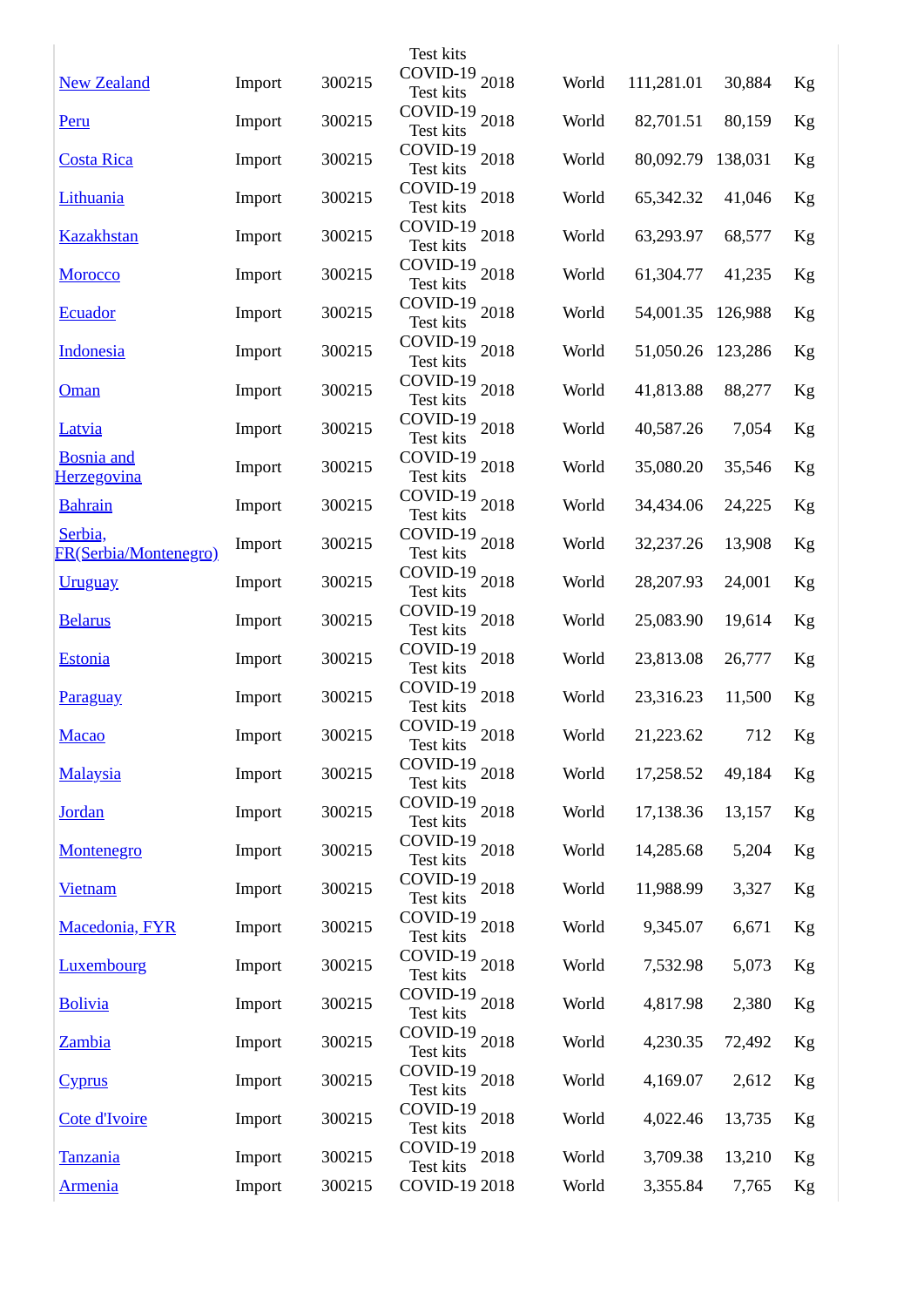|                        |        |        | <b>Test kits</b>                       |       |          |        |          |
|------------------------|--------|--------|----------------------------------------|-------|----------|--------|----------|
| <b>Malta</b>           | Import | 300215 | COVID-19 2018<br><b>Test kits</b>      | World | 3,108.44 | 3,375  | Kg       |
| <b>Maldives</b>        | Import | 300215 | COVID-19 2018<br>Test kits             | World | 2,565.03 | 712    | Kg       |
| <b>Azerbaijan</b>      | Import | 300215 | COVID-19 2018<br>Test kits             | World | 2,564.91 | 12,290 | Kg       |
| <b>Kyrgyz Republic</b> | Import | 300215 | COVID-19 2018<br><b>Test kits</b>      | World | 1,681.47 | 34,569 | Kg       |
| <b>Tunisia</b>         | Import | 300215 | COVID-19 2018<br>Test kits             | World | 1,619.20 | 2,462  | Kg       |
| <b>Uzbekistan</b>      | Import | 300215 | COVID-19 2018<br><b>Test kits</b>      | World | 1,441.16 | 8,413  | Kg       |
| <b>Mongolia</b>        | Import | 300215 | COVID-19 $_{2018}$<br>Test kits        | World | 1,434.25 | 5,528  | Kg       |
| <u>Albania</u>         | Import | 300215 | COVID-19 $_{2018}$<br>Test kits        | World | 1,337.76 | 97     | Kg       |
| <b>El Salvador</b>     | Import | 300215 | COVID-19 $_{2018}$<br>Test kits        | World | 1,185.66 | 2,803  | Kg       |
| <b>Iceland</b>         | Import | 300215 | COVID-19 2018<br><b>Test kits</b>      | World | 1,045.48 | 1,574  | Kg       |
| Ghana                  | Import | 300215 | COVID-19 $_{2018}$<br><b>Test kits</b> | World | 933.07   | 4,005  | Kg       |
| <b>Andorra</b>         | Import | 300215 | COVID-19 2018<br><b>Test kits</b>      | World | 662.43   | 195    | Kg       |
| <b>Bermuda</b>         | Import | 300215 | COVID-19 2018<br><b>Test kits</b>      | World | 642.14   | 3,227  | Kg       |
| <b>Namibia</b>         | Import | 300215 | COVID-19 2018<br>Test kits             | World | 384.54   | 107    | Kg       |
| <b>Sudan</b>           | Import | 300215 | COVID-19 2018<br><b>Test kits</b>      | World | 329.86   | 386    | Kg       |
| <u>Angola</u>          | Import | 300215 | COVID-19 2018<br><b>Test kits</b>      | World | 329.26   | 1,285  | Kg       |
| <b>Myanmar</b>         | Import | 300215 | COVID-19 $_{2018}$<br>Test kits        | World | 211.85   | 4,467  | Kg       |
| <b>Fiji</b>            | Import | 300215 | COVID-19 2018<br>Test kits             | World | 118.16   | 541    | $\rm Kg$ |
| Madagascar             | Import | 300215 | COVID-19 2018<br><b>Test kits</b>      | World | 95.14    | 486    | Kg       |
| <b>Nicaragua</b>       | Import | 300215 | COVID-19 2018<br><b>Test kits</b>      | World | 45.29    | 135    | Kg       |
| <b>Pakistan</b>        | Import | 300215 | COVID-19 2018<br><b>Test kits</b>      | World | 38.11    | 298    | Kg       |
| <u>Togo</u>            | Import | 300215 | COVID-19 2018<br>Test kits             | World | 37.03    | 243    | Kg       |
| <b>Mauritius</b>       | Import | 300215 | COVID-19 2018<br><b>Test kits</b>      | World | 36.51    | 98     | Kg       |
| Congo, Rep.            | Import | 300215 | COVID-19 2018<br><b>Test kits</b>      | World | 28.62    | 98     | Kg       |
| <b>Mozambique</b>      | Import | 300215 | COVID-19 2018<br><b>Test kits</b>      | World | 15.84    | 13     | Kg       |
| Cambodia               | Import | 300215 | COVID-19 $_{2018}$<br><b>Test kits</b> | World | 10.79    | 3      | Kg       |
| <b>Brunei</b>          | Import | 300215 | COVID-19 2018<br><b>Test kits</b>      | World | 4.10     | 19     | Kg       |
| <b>Zimbabwe</b>        | Import | 300215 | COVID-19 2018<br>Test kits             | World | 3.94     | 22     | Kg       |
| <b>Swaziland</b>       | Import | 300215 | COVID-19 2018<br>Test kits             | World | 3.21     | 267    | Kg       |
| <b>Uganda</b>          | Import | 300215 | COVID-19 2018                          | World | 2.08     | 39     | Kg       |